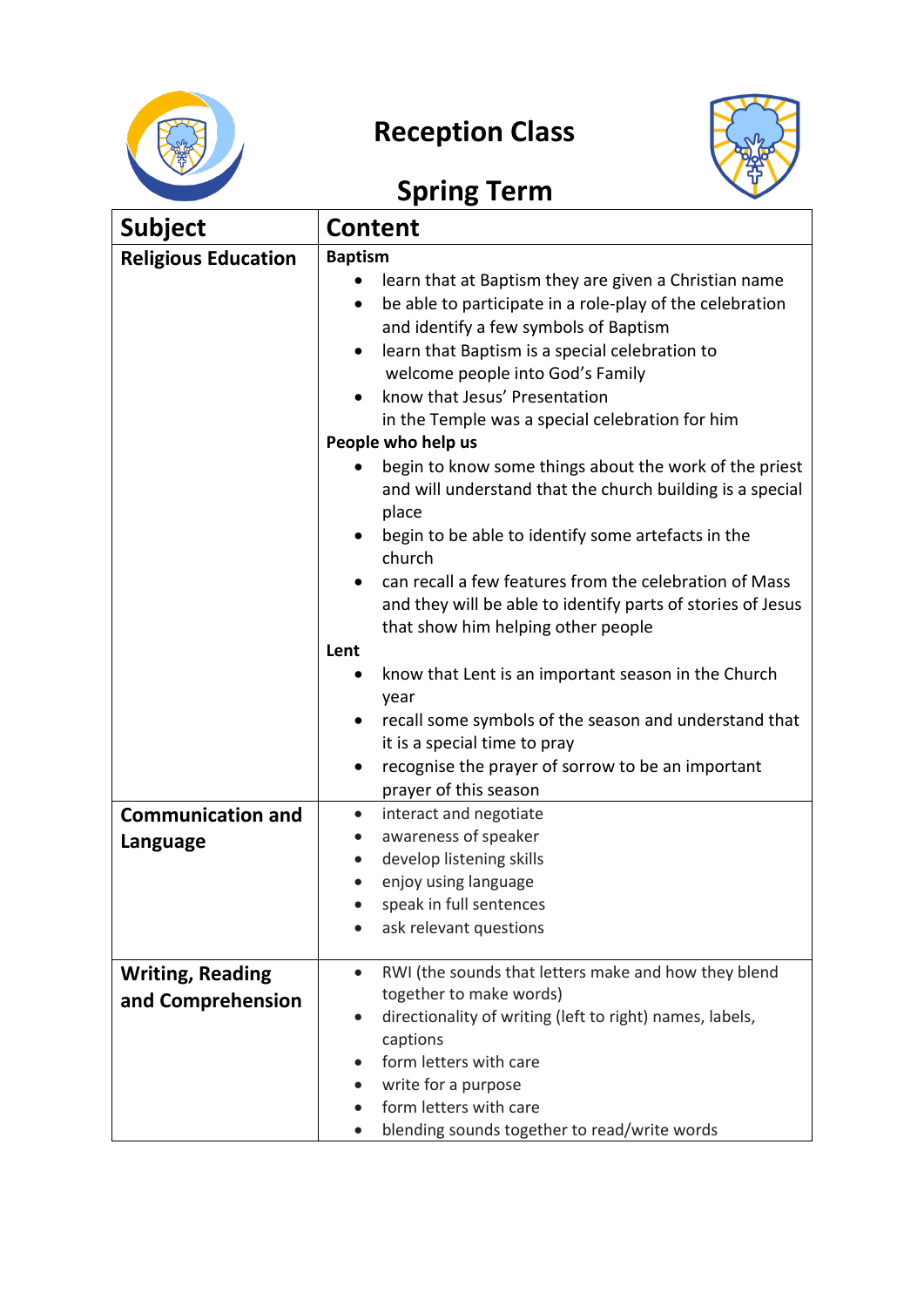|                                   | read simple words/sentences and talk about what they<br>$\bullet$                                                       |
|-----------------------------------|-------------------------------------------------------------------------------------------------------------------------|
|                                   | have read with understanding                                                                                            |
|                                   |                                                                                                                         |
| <b>Mathematics</b>                | Count object, actions and sounds<br>$\bullet$                                                                           |
|                                   | Subitise                                                                                                                |
|                                   | Link the numbers symbols (numerals) with its cardinal<br>$\bullet$                                                      |
|                                   | number value                                                                                                            |
|                                   | Count beyond<br>$\bullet$                                                                                               |
|                                   | Compare numbers<br>$\bullet$                                                                                            |
|                                   | Understand the 'one more/one less than' relationship<br>$\bullet$                                                       |
|                                   | between consecutive numbers                                                                                             |
|                                   | Explore the composition of numbers of 10<br>$\bullet$                                                                   |
|                                   | Automatically recall number bonds for numbers 0-5 and<br>$\bullet$<br>some to 10                                        |
|                                   | Select, rotate and manipulate shapes to develop spatial<br>$\bullet$<br>reasoning skills.                               |
|                                   | Compose and decompose shapes so that children<br>$\bullet$                                                              |
|                                   | recognise a shape can have other shapes within in it, just                                                              |
|                                   | as numbers can                                                                                                          |
|                                   | Continue, copy and create repeating patterns<br>$\bullet$                                                               |
|                                   | Compare length, weight and capacity                                                                                     |
|                                   |                                                                                                                         |
| <b>Understanding the</b><br>World | Talk about members if their immediate family and<br>$\bullet$<br>community                                              |
|                                   | Name and describe people who are familiar to them<br>$\bullet$                                                          |
|                                   | Comment on images of familiar situations in the past.<br>$\bullet$                                                      |
|                                   | Compare and contrast characters from stories, including<br>$\bullet$                                                    |
|                                   | figures from the past                                                                                                   |
|                                   | Draw information from a simple map                                                                                      |
|                                   | Understand that some places are special to members of                                                                   |
|                                   | their community                                                                                                         |
|                                   | Recognise that people have different beliefs and                                                                        |
|                                   | celebrate different times in different ways                                                                             |
|                                   | Recognise similarities and differences between life in this<br>$\bullet$                                                |
|                                   | country and life in other countries                                                                                     |
|                                   | Explore the natural world around them<br>$\bullet$<br>Describe what they see, hear and feel whilst outside<br>$\bullet$ |
|                                   | Recognise some environments that are different to the                                                                   |
|                                   | one in which they live                                                                                                  |
|                                   | Understand the effect of changing seasons on the natural<br>$\bullet$                                                   |
|                                   | world around them                                                                                                       |
| <b>Expressive Arts and</b>        | Explore, use and refine a variety of artistic effects to<br>$\bullet$                                                   |
|                                   | express their ideas and feelings.                                                                                       |
| <b>Design</b>                     | Return to and build on their previous learning, refining<br>$\bullet$                                                   |
|                                   | ideas and developing their ability to represent them                                                                    |
|                                   | Create collaboratively, sharing resources and skills                                                                    |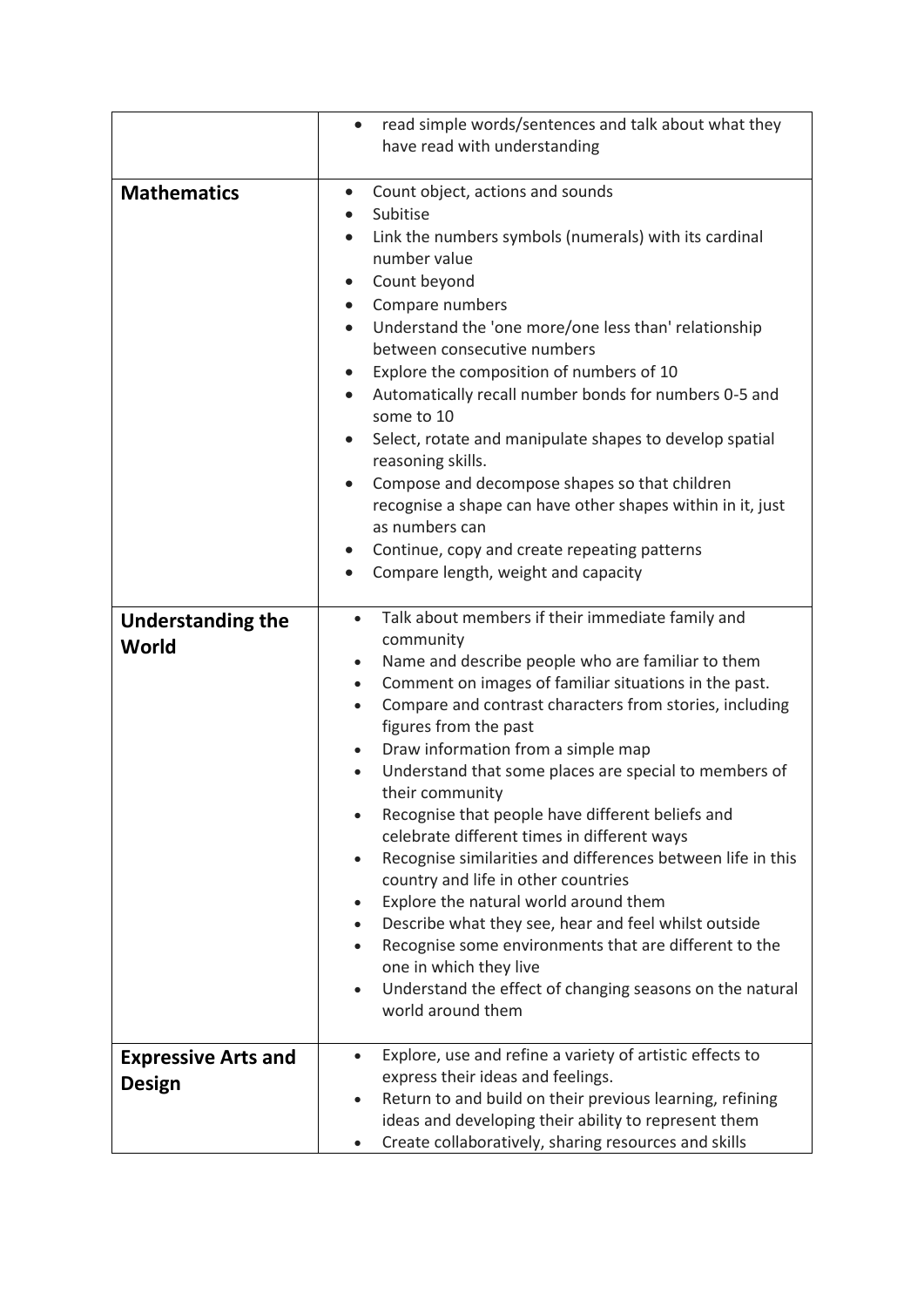|                            | Losten attentively, move to and talk about music,<br>$\bullet$<br>expressing their feelings and responses<br>Watch and talk about dance and performance art,<br>$\bullet$<br>expressing their feelings and responses<br>Sing in a group or on their owm, increasingly matching<br>$\bullet$<br>the pitch and following the melody<br>Develop storylines in their pretend play<br>Explore and engage in music making and dance,<br>$\bullet$<br>performing solo or in a group |  |
|----------------------------|------------------------------------------------------------------------------------------------------------------------------------------------------------------------------------------------------------------------------------------------------------------------------------------------------------------------------------------------------------------------------------------------------------------------------------------------------------------------------|--|
| <b>Physical</b>            | <b>Invasion (Hockey)</b>                                                                                                                                                                                                                                                                                                                                                                                                                                                     |  |
| <b>Development</b>         | <b>Learning Outcomes:</b>                                                                                                                                                                                                                                                                                                                                                                                                                                                    |  |
|                            | to be able to balance a beanbag on various body parts.                                                                                                                                                                                                                                                                                                                                                                                                                       |  |
|                            | to be able to move the beanbag with good control.                                                                                                                                                                                                                                                                                                                                                                                                                            |  |
|                            | to be able to throw a beanbag at a target.<br>$\bullet$                                                                                                                                                                                                                                                                                                                                                                                                                      |  |
|                            | to recognise key body parts.<br>$\bullet$                                                                                                                                                                                                                                                                                                                                                                                                                                    |  |
|                            | to be able to take turns with a partner.<br>$\bullet$                                                                                                                                                                                                                                                                                                                                                                                                                        |  |
|                            | <b>Net Games</b>                                                                                                                                                                                                                                                                                                                                                                                                                                                             |  |
|                            | <b>Learning Outcomes:</b>                                                                                                                                                                                                                                                                                                                                                                                                                                                    |  |
|                            | to show control and balance in basic movement.<br>to show spatial awareness during running & chasing                                                                                                                                                                                                                                                                                                                                                                         |  |
|                            | games.<br>to run around & over objects, demonstrating control<br>& balance.                                                                                                                                                                                                                                                                                                                                                                                                  |  |
|                            | to become familiar with the names of different types<br>of equipment.                                                                                                                                                                                                                                                                                                                                                                                                        |  |
|                            | to hit or push an object towards a stationary target.                                                                                                                                                                                                                                                                                                                                                                                                                        |  |
| Personal, Social and       | relationships/making friends<br>$\bullet$                                                                                                                                                                                                                                                                                                                                                                                                                                    |  |
| <b>Emotional</b>           | follow rules                                                                                                                                                                                                                                                                                                                                                                                                                                                                 |  |
| <b>Development</b>         | awareness of own and others needs                                                                                                                                                                                                                                                                                                                                                                                                                                            |  |
|                            | respect cultures<br>treat people with respect<br>$\bullet$                                                                                                                                                                                                                                                                                                                                                                                                                   |  |
|                            | expect respect from others                                                                                                                                                                                                                                                                                                                                                                                                                                                   |  |
|                            | Play independently and with focus for five minutes or more                                                                                                                                                                                                                                                                                                                                                                                                                   |  |
|                            |                                                                                                                                                                                                                                                                                                                                                                                                                                                                              |  |
|                            |                                                                                                                                                                                                                                                                                                                                                                                                                                                                              |  |
|                            |                                                                                                                                                                                                                                                                                                                                                                                                                                                                              |  |
|                            |                                                                                                                                                                                                                                                                                                                                                                                                                                                                              |  |
| <b>Creative Curriculum</b> |                                                                                                                                                                                                                                                                                                                                                                                                                                                                              |  |

We deliver the following subjects through whole school topics and they are collectively referred to as the Creative Curriculum: Art and Design, Design Technology, Geography, History and Music. **In Foundation Stage these subjects come under the headings "Understanding the World" and Expressive Arts and Design"**